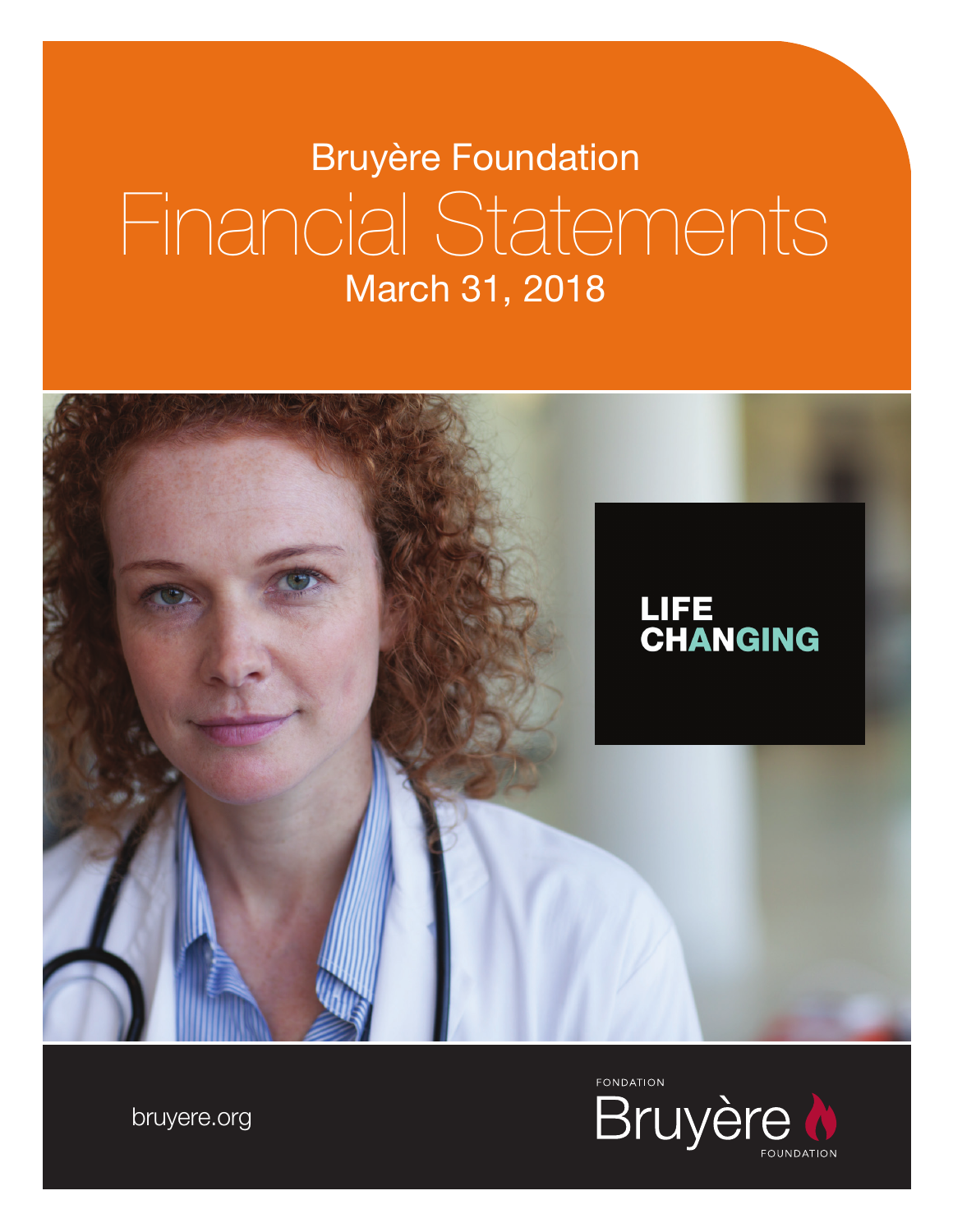# **INDEPENDENT AUDITOR'S REPORT**

To the Members of the Board of Directors of Bruyère Foundation Inc.

We have audited the accompanying financial statements of Bruyère Foundation Inc., which comprise the statement of financial position as at March 31, 2018, and the statements of revenue and expenses, changes in fund balances and cash flows for the year then ended, and a summary of significant accounting policies and other explanatory information.

#### *Management's Responsibility for the Financial Statements*

Management is responsible for the preparation and fair presentation of these financial statements in accordance with Canadian accounting standards for not-for-profit organizations, and for such internal control as management determines is necessary to enable the preparation of financial statements that are free from material misstatement, whether due to fraud or error.

### *Auditor's Responsibility*

Our responsibility is to express an opinion on these financial statements based on our audit. We conducted our audit in accordance with Canadian generally accepted auditing standards. Those standards require that we comply with ethical requirements and plan and perform the audit to obtain reasonable assurance about whether the financial statements are free from material misstatement.

An audit involves performing procedures to obtain audit evidence about the amounts and disclosures in the financial statements. The procedures selected depend on the auditor's judgment, including the assessment of the risks of material misstatement of the financial statements, whether due to fraud or error. In making those risk assessments, the auditor considers internal control relevant to the entity's preparation and fair presentation of the financial statements in order to design audit procedures that are appropriate in the circumstances, but not for the purpose of expressing an opinion on the effectiveness of the entity's internal control. An audit also includes evaluating the appropriateness of accounting policies used and the reasonableness of accounting estimates made by management, as well as evaluating the overall presentation of the financial statements.

We believe that the audit evidence we have obtained is sufficient and appropriate to provide a basis for our audit opinion.

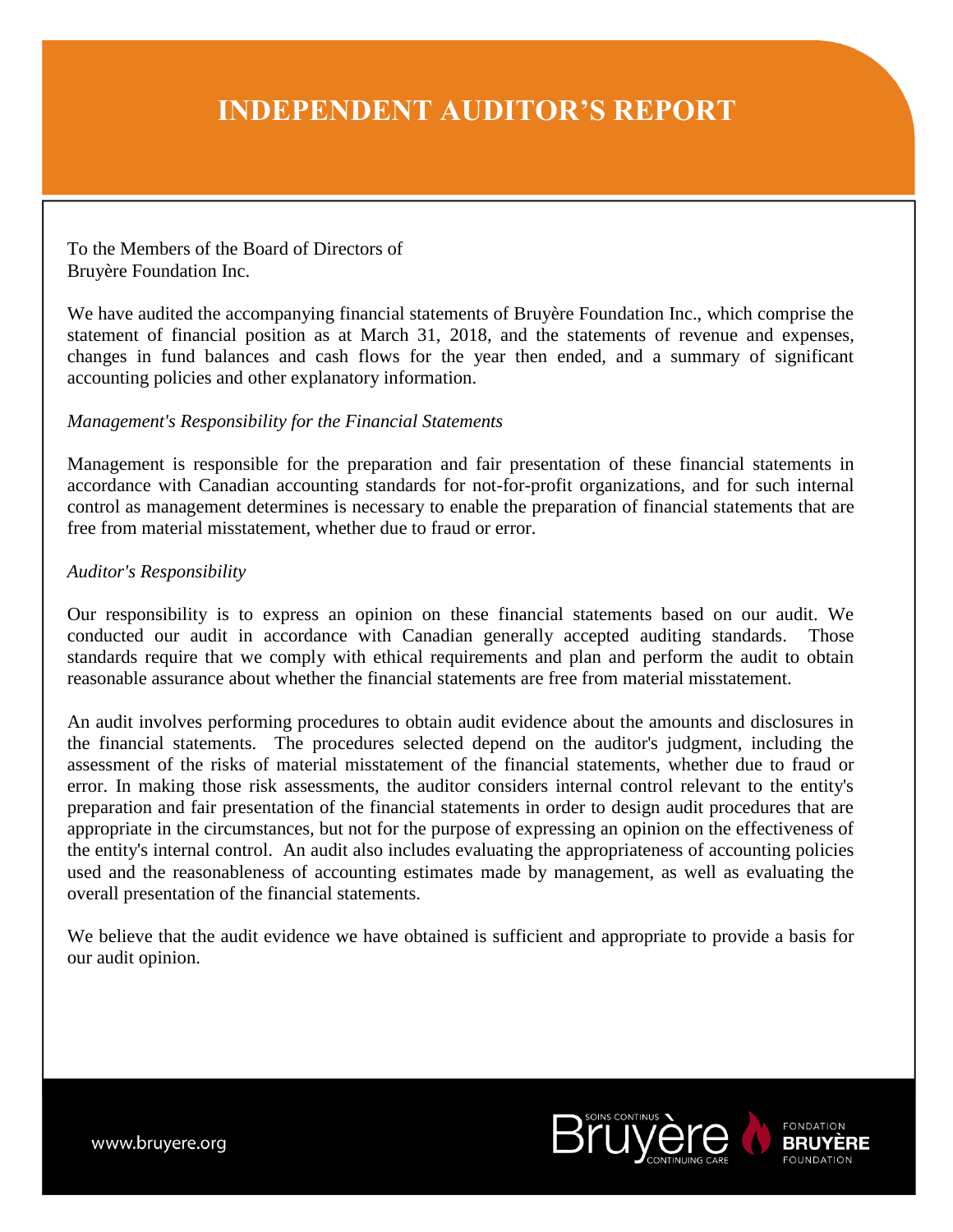# **INDEPENDENT AUDITOR'S REPORT (CONTINUED)**

### *Opinion*

In our opinion, the financial statements present fairly, in all material respects, the financial position of Bruyère Foundation Inc. as at March 31, 2018, and the results of its operations and its cash flows for the year then ended in accordance with Canadian accounting standards for not-for-profit organizations.

Deloitte LLP

Chartered Professional Accountants Licensed Public Accountants

September 24, 2018 Ottawa, Ontario

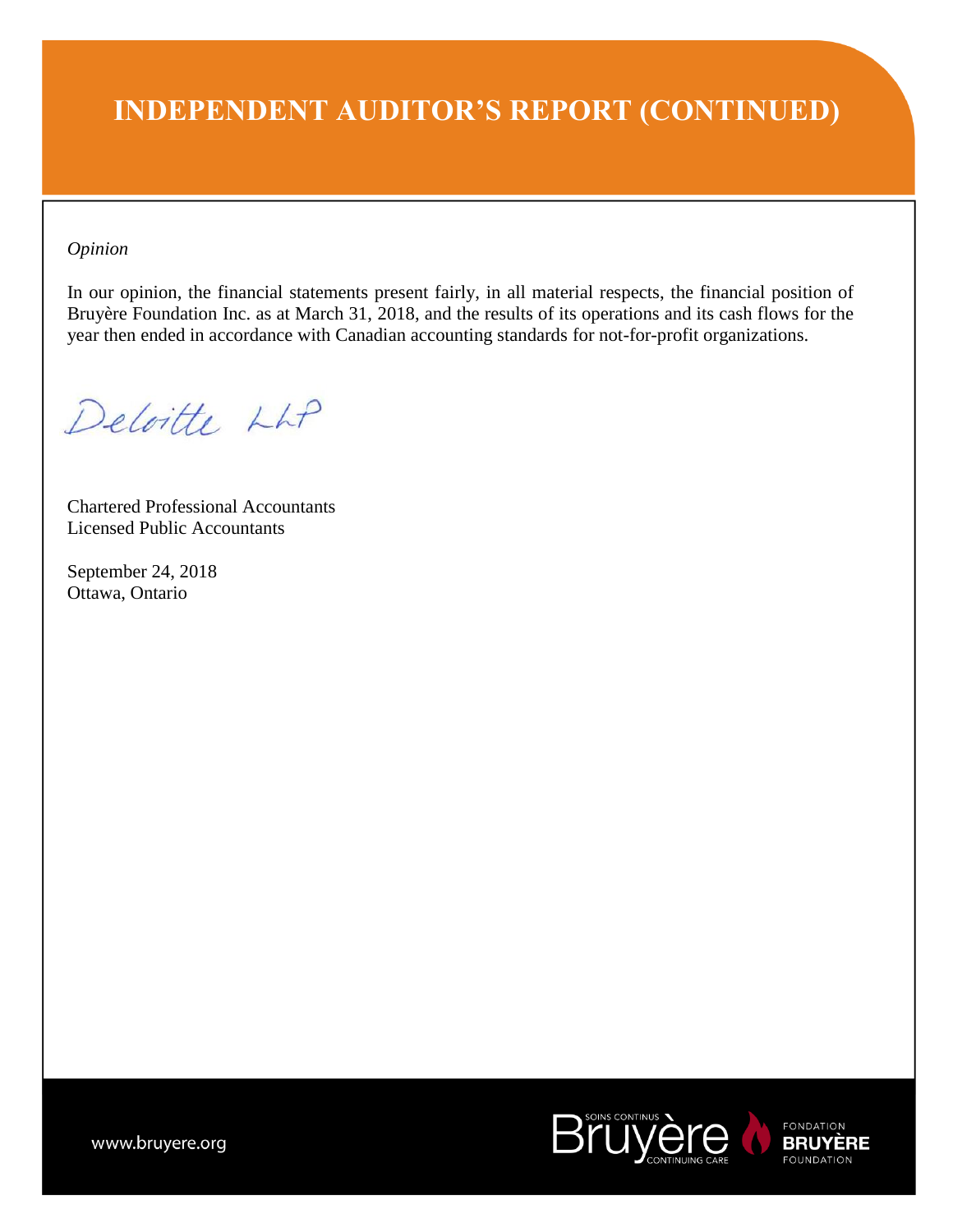# **STATEMENT OF FINANCIAL POSITION**

|                                             | <b>March 31, 2018</b> |                   |              | <b>March 31, 2017</b> |                   |              |
|---------------------------------------------|-----------------------|-------------------|--------------|-----------------------|-------------------|--------------|
|                                             | <b>General</b>        | <b>Restricted</b> |              | <b>General</b>        | <b>Restricted</b> |              |
|                                             | <b>Fund</b>           | Fund              | <b>Total</b> | Fund                  | Fund              | <b>Total</b> |
|                                             | \$                    | \$                | \$           | \$                    | \$                | \$           |
| <b>ASSETS</b>                               |                       |                   |              |                       |                   |              |
| <b>Current assets</b>                       |                       |                   |              |                       |                   |              |
| Cash                                        | 325,350               | 462,368           | 787,718      | 22,828                | 674.252           | 697,080      |
| Accounts receivable                         | 22,489                |                   | 22,489       | 43,651                | 164,072           | 207,723      |
| Prepaid expenses                            | 19,773                |                   | 19,773       | 8,380                 |                   | 8,380        |
| Due from Bruyère Continuing Care Inc.       |                       |                   |              |                       |                   |              |
| [ <i>notes</i> $3$ and $4$ ]                | 32,459                |                   | 32,459       |                       |                   |              |
|                                             | 400,071               | 462,368           | 862,439      | 74,859                | 838,324           | 913,183      |
|                                             |                       |                   |              |                       |                   |              |
| <b>LIABILITIES AND FUND BALANCES</b>        |                       |                   |              |                       |                   |              |
| <b>Current liabilities</b>                  |                       |                   |              |                       |                   |              |
| Accounts payable and accrued liabilities    | 14,344                |                   | 14,344       | 15,777                |                   | 15,777       |
| Due to Bruyère Continuing Care Inc. [notes] |                       |                   |              |                       |                   |              |
| $3$ and $41$                                |                       |                   |              | 36,956                |                   | 36,956       |
| <b>Total current liabilities</b>            | 14,344                |                   | 14,344       | 52,733                |                   | 52,733       |
| contingent liability [note 6]               |                       |                   |              |                       |                   |              |
| <b>Fund balances</b>                        |                       |                   |              |                       |                   |              |
| Restricted                                  |                       | 462,368           | 462,368      |                       | 838,324           | 838,324      |
| General                                     | 385,727               |                   | 385,727      | 22,126                |                   | 22,126       |
| <b>Total fund balances</b>                  | 385,727               | 462,368           | 848,095      | 22,126                | 838,324           | 860,450      |
|                                             | 400,071               | 462,368           | 862,439      | 74,859                | 838,324           | 913,183      |

*See accompanying notes to the financial statements*

On behalf of the Board:

Chair: Daniel Fernandes Treasurer: John Wright

Might



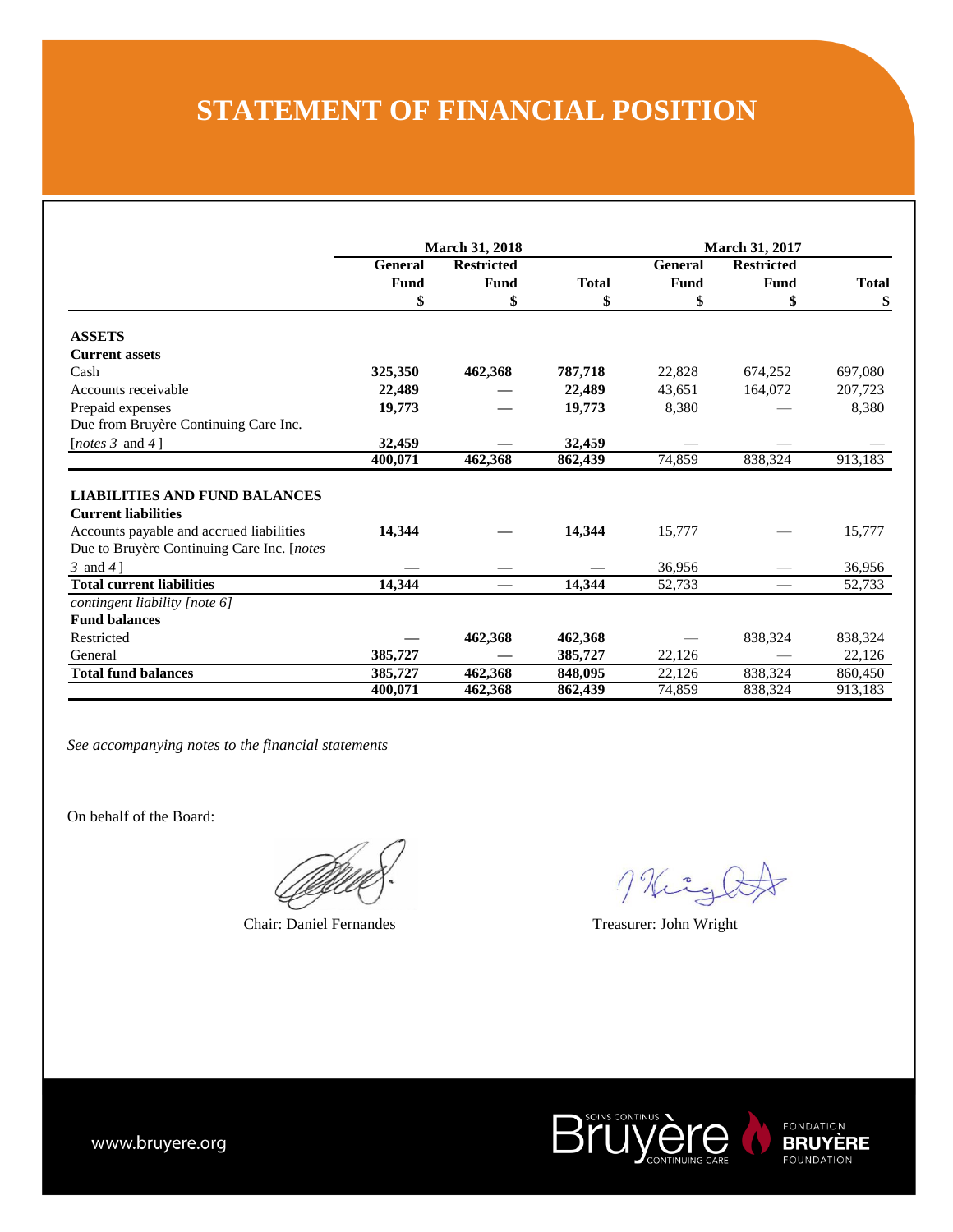# **STATEMENT OF REVENUE AND EXPENSES**

#### **Year ended March 31**

|                                       | 2018           |                   |              | 2017       |                   |              |
|---------------------------------------|----------------|-------------------|--------------|------------|-------------------|--------------|
|                                       | <b>General</b> | <b>Restricted</b> |              | General    | <b>Restricted</b> |              |
|                                       | <b>Fund</b>    | <b>Fund</b>       | <b>Total</b> | Fund       | Fund              | <b>Total</b> |
|                                       | \$             | \$                | \$           | \$         | \$                | \$           |
| <b>REVENUE</b>                        |                |                   |              |            |                   |              |
| Donations                             | 1,654,372      | 1,306,613         | 2,960,985    | 1,400,091  | 3,792,354         | 5,192,445    |
| Investment income                     | 7,564          |                   | 7,564        | 7,110      |                   | 7,110        |
| Re-allocation fee                     | 89,030         | (89, 030)         |              | 26,021     | (26,021)          |              |
| Fundraising activities                | 264,231        | 24,224            | 288,455      | 312,472    | 24,316            | 336,788      |
|                                       | 2,015,197      | 1,241,807         | 3,257,004    | 1,745,694  | 3,790,649         | 5,536,343    |
|                                       |                |                   |              |            |                   |              |
| <b>EXPENSES</b>                       |                |                   |              |            |                   |              |
| Salaries and employee benefits        | 768,860        | 10,249            | 779,109      | 963,100    |                   | 963,100      |
| Direct mail expenses                  | 71,016         | 947               | 71,963       | 91,074     |                   | 91,074       |
| Professional fees                     | 73,937         | 986               | 74,923       | 109,206    |                   | 109,206      |
| Insurance                             | 19,737         | 263               | 20,000       | 20,000     |                   | 20,000       |
| Supplies and office expenses          | 8,615          | 115               | 8,730        | 11,220     |                   | 11,220       |
| Donor cultivation and recognition     | 50,995         | 680               | 51,675       | 15,667     |                   | 15,667       |
| Fundraising activities expenses       | 174,303        | 19,312            | 193,615      | 185,750    | 11,116            | 196,866      |
| Advertising                           | 77,696         | 1,036             | 78,732       | 72,269     |                   | 72,269       |
| <b>Bank</b> charges                   | 17,107         | 228               | 17,335       | 23,048     |                   | 23,048       |
| <b>Public Relations</b>               | 18,852         | 321               | 19,173       | 14,716     |                   | 14,716       |
| Software maintenance                  | 10,970         | 146               | 11,116       | 10,750     |                   | 10,750       |
| Other expenses                        | 16,638         | 152               | 16,790       | 14,857     |                   | 14,857       |
|                                       | 1,308,726      | 34,435            | 1,343,161    | 1,531,657  | 11,116            | 1,542,773    |
| <b>Excess of revenue over</b>         |                |                   |              |            |                   |              |
| expenses, before distributions        | 706,471        | 1,207,372         | 1,913,843    | 214,037    | 3,779,533         | 3,993,570    |
| <b>Distributions</b>                  | 342,870        | 1,398,788         | 1,741,658    | 328,986    | 3,444,684         | 3,773,670    |
| Distributions-in-kind                 |                | 184,540           | 184,540      |            | 67,840            | 67,840       |
| <b>Excess (deficiency) of revenue</b> |                |                   |              |            |                   |              |
| over expenses and distributions       | 363,601        | (375, 956)        | (12, 355)    | (114, 949) | 267,009           | 152,060      |

*See accompanying notes to the financial statements*

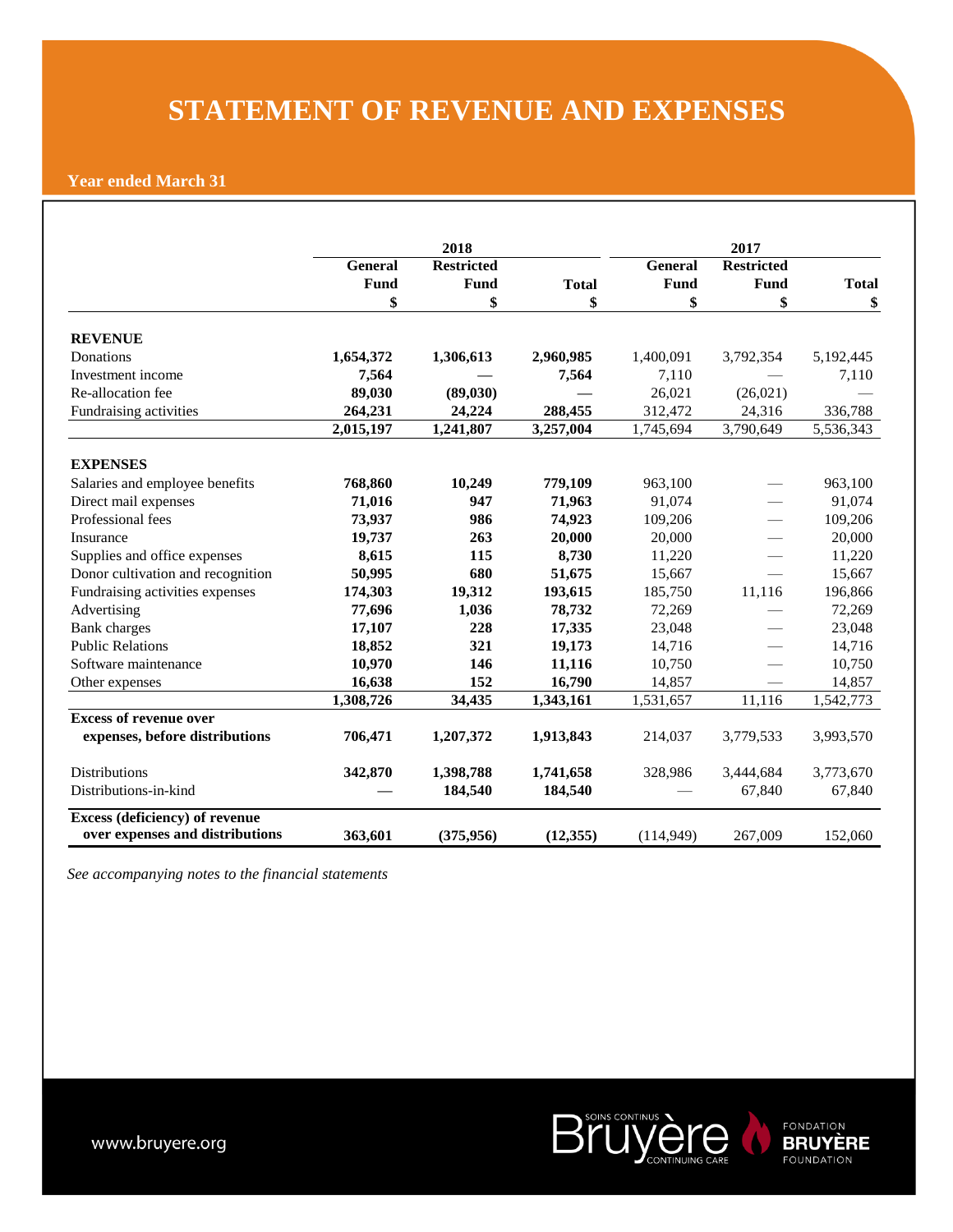# **STATEMENT OF CHANGES IN FUND BALANCES**

#### **Year ended March 31**

|                                                                    | 2018                         |                                        |                    | 2017                   |                                 |              |
|--------------------------------------------------------------------|------------------------------|----------------------------------------|--------------------|------------------------|---------------------------------|--------------|
|                                                                    | General<br><b>Fund</b><br>\$ | <b>Restricted</b><br><b>Fund</b><br>\$ | <b>Total</b><br>\$ | General<br><b>Fund</b> | <b>Restricted</b><br>Fund<br>\$ | <b>Total</b> |
| Fund balances, beginning of year<br>Excess (deficiency) of revenue | 22,126                       | 838,324                                | 860,450            | 137,075                | 571.315                         | 708,390      |
| over expenses and distributions                                    | 363,601                      | (375,956)                              | (12,355)           | (114, 949)             | 267,009                         | 152,060      |
| Fund balances, end of year                                         | 385,727                      | 462.368                                | 848.095            | 22.126                 | 838,324                         | 860,450      |

*See accompanying notes to the financial statements*

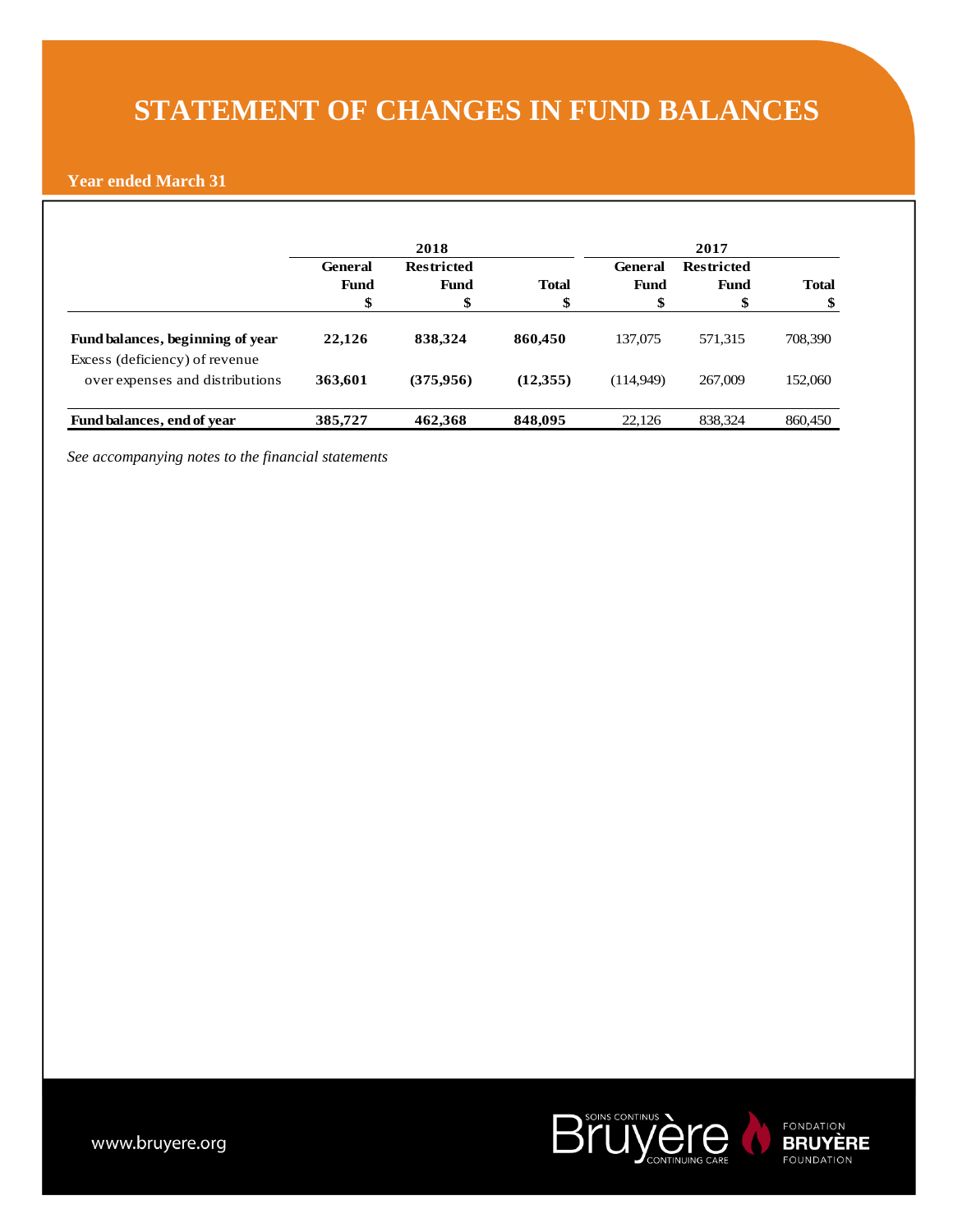# **STATEMENT OF CASH FLOWS**

# **Year ended March 31**

|                                                                | 2018      | 2017       |
|----------------------------------------------------------------|-----------|------------|
|                                                                | \$        | \$         |
| <b>OPERATING ACTIVITIES</b>                                    |           |            |
| Excess of revenue (deficiency) over expenses and distributions | (12,355)  | 152,060    |
| Changes in non-cash operating working capital items:           |           |            |
| Accounts receivable                                            | 185,234   | (151, 521) |
| Prepaid expenses                                               | (11,393)  | 17,020     |
| Due from / to Bruyère Continuing Care Inc.                     | (69, 415) | 192,305    |
| Accounts payable and accrued liabilities                       | (1, 433)  | (48,700)   |
| Deferred revenue                                               |           | (16, 525)  |
| Cash provided by operating activities                          | 90,638    | 144,639    |
| Net increase in cash                                           | 90,638    | 144,639    |
| Cash, beginning of year                                        | 697,080   | 552,441    |
| Cash, end of year                                              | 787,718   | 697,080    |
| Cash end of year comprised of                                  |           |            |
| Cash                                                           | 325,350   | 22,828     |
| <b>Restricted Cash</b>                                         | 462,368   | 674,252    |
| Cash end of year                                               | 787,718   | 697,080    |

*See accompanying notes to the financial statements*

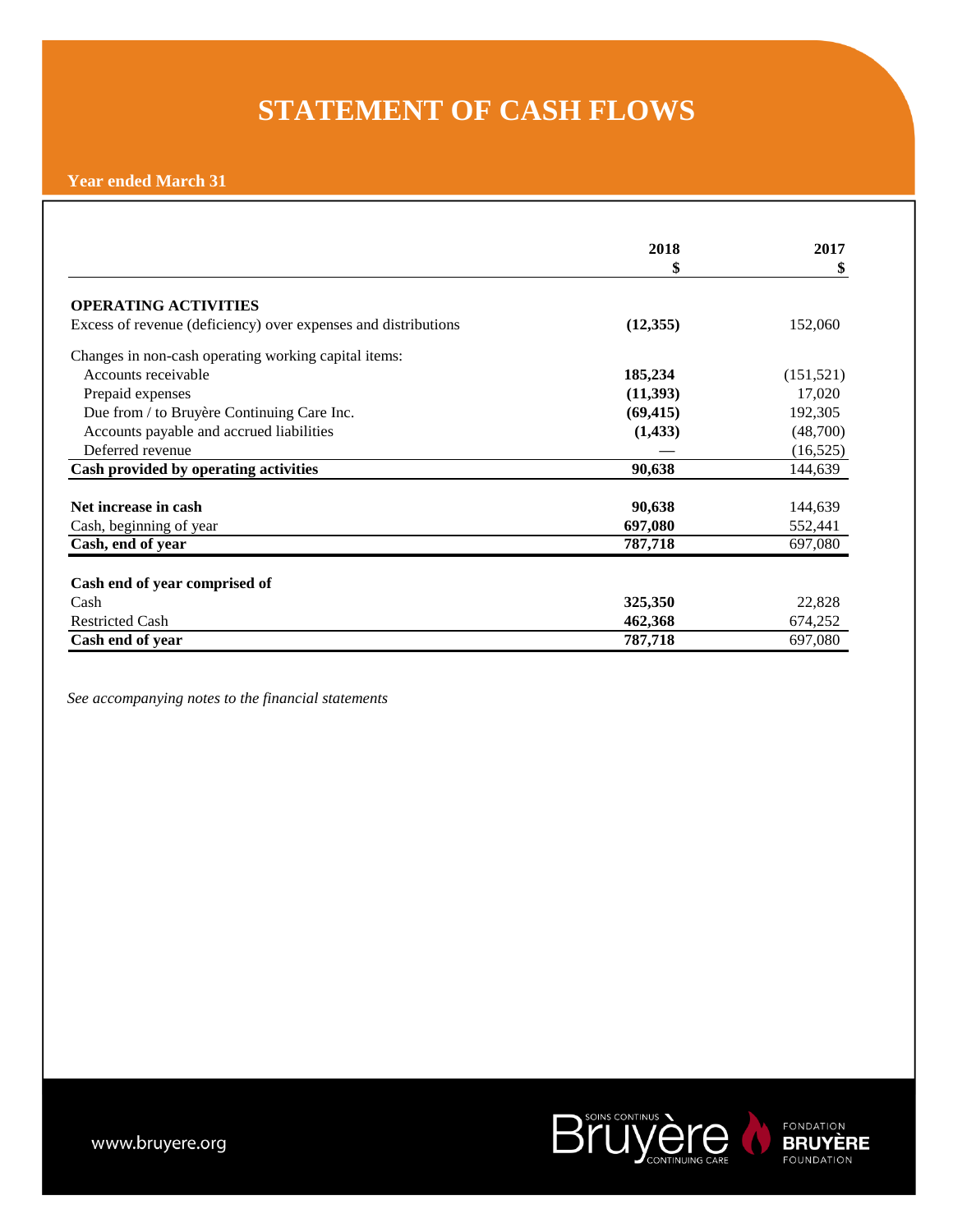# **NOTES TO THE FINANCIAL STATEMENTS**

### **1. NATURE OF ENTITY**

The Bruyère Foundation Inc. ["the Foundation"] was incorporated in August 1995 under the Corporations Act of Ontario to provide funds for the promotion, development, operation, maintenance and other benefit of Bruyère Continuing Care Inc. ["Bruyère"] and each of the institutions and programs with which it is affiliated or associated. The Foundation is a registered charity under the Income Tax Act and as such is exempt from income taxes and may issue charitable donation receipts.

### **2. SIGNIFICANT ACCOUNTING POLICIES**

The financial statements have been prepared by management in accordance with Canadian accounting standards for not-forprofit organizations ["ASNPO"]. The significant accounting policies are summarized as follows:

#### **Fund accounting**

In accordance with the principles of fund accounting, the Foundation maintains its accounting records to ensure that limitations and restrictions placed on the use of available resources are observed. Under this method, all resources are classified for accounting and reporting purposes into funds that are in accordance with specific activities and objectives. Accordingly, separate accounts are maintained for the General Fund and the Restricted Fund.

The General Fund consists of the Foundation's program delivery and administrative activities. This fund reports unrestricted resources.

The Restricted Fund consists of externally restricted resources that are to be used for specific sites, programs or purposes.

#### **Revenue recognition**

The Foundation follows the restricted fund method of accounting for contributions.

Donations are recognized as revenue when received. Pledges are not recorded until the donations are actually received, except when the amount to be received can be reasonably estimated and collection is ultimately assured.

Contributions related to general operations are recognized as revenue of the General Fund. Externally restricted contributions are recognized as revenue of the Restricted Fund.

Investment income is recognized in the Restricted Fund for those specific donations that specifically request allocation of interest to this fund. The General Fund recognizes all other investment income.

Fundraising activities are recognized as revenue in both general and restricted funds when earned.



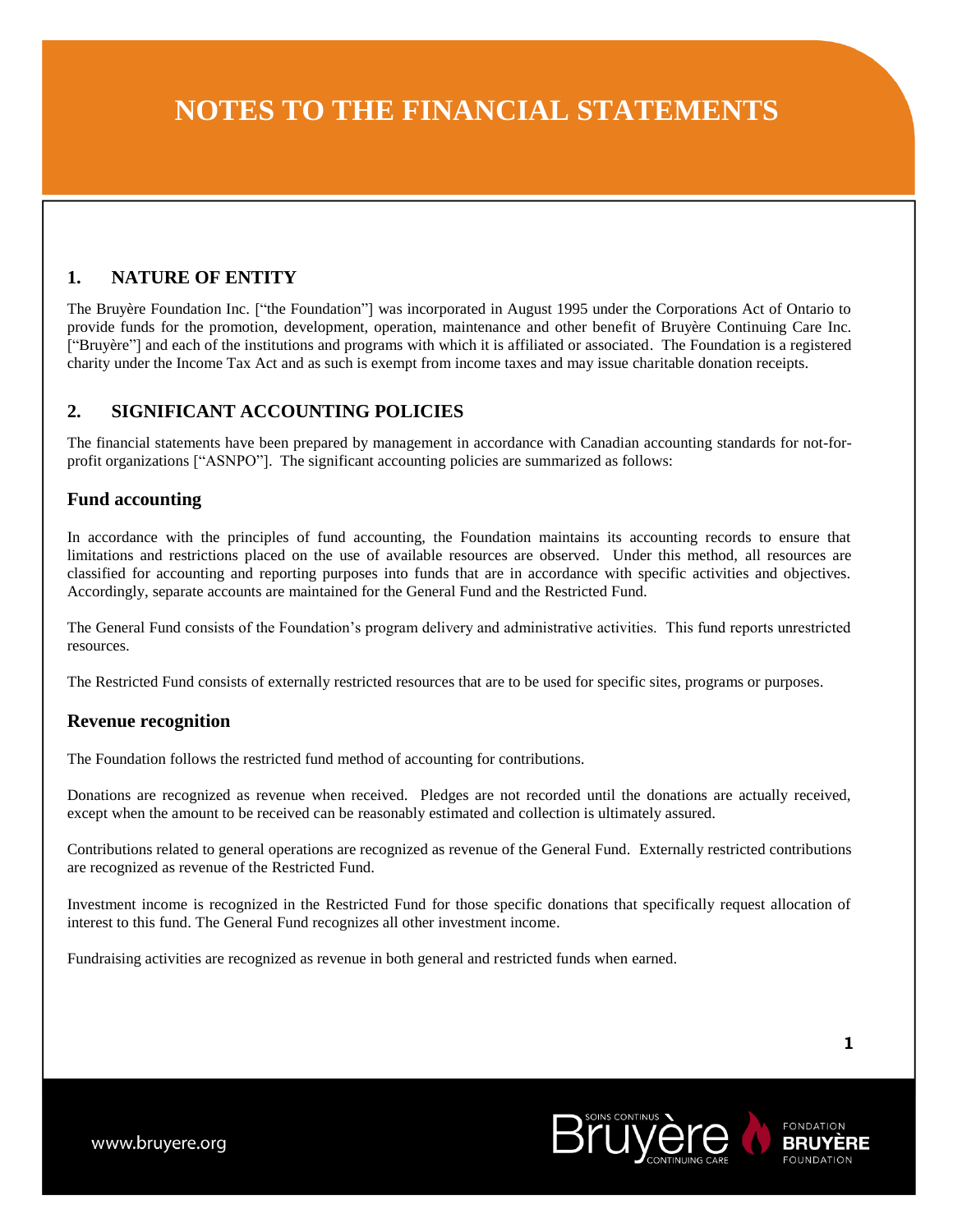# **NOTES TO THE FINANCIAL STATEMENTS**

### **General Fund Transfers**

#### *Reallocation fee*

The Foundation applies a reallocation fee of up to 10% to restricted gifts excluding campaign and special events and of up to 20% on net revenue from events. This reallocation allows the Foundation greater flexibility in funding the priorities of Bruyère and the Bruyère Research Institute Inc. ["BRI"].

#### *Campaign expenses allocation*

To better reflect the statement of revenue and expenses regarding the on-going campaign activities, the Foundation decided to transfer a portion of its general fund expenses into the restricted fund, effective April 1, 2017. The methodology adopted for the allocation is based on a revenue allocation method described as follow: restricted campaign donation received in current fiscal year divided by the Foundation's total revenue earned in current fiscal year. Restricted campaign donations are included in donation in the statement of revenue and expenses.

### **Contributed materials and services**

The Foundation recognizes contributed materials and services when their fair value can be reasonably estimated and when the materials and services are used in the normal course of the Foundation's operations and would otherwise have been purchased.

The financial statements do not reflect the value of services contributed by volunteers.

#### **Financial instruments**

Financial instruments are initially recognized at fair value and are subsequently measured as described below:

#### **Asset / Liability**

| Cash                                       | Fair value     |
|--------------------------------------------|----------------|
| Restricted cash                            | Fair value     |
| Accounts receivable                        | Amortized cost |
| Due from / to Bruyère Continuing Care Inc. | Amortized cost |
| Accounts payable and accrued liabilities   | Amortized cost |

All changes in fair value are recorded in the statement of revenue and expenses.

It is management's opinion that the Foundation is not exposed to significant interest, currency, liquidity or credit risks arising from these financial instruments.

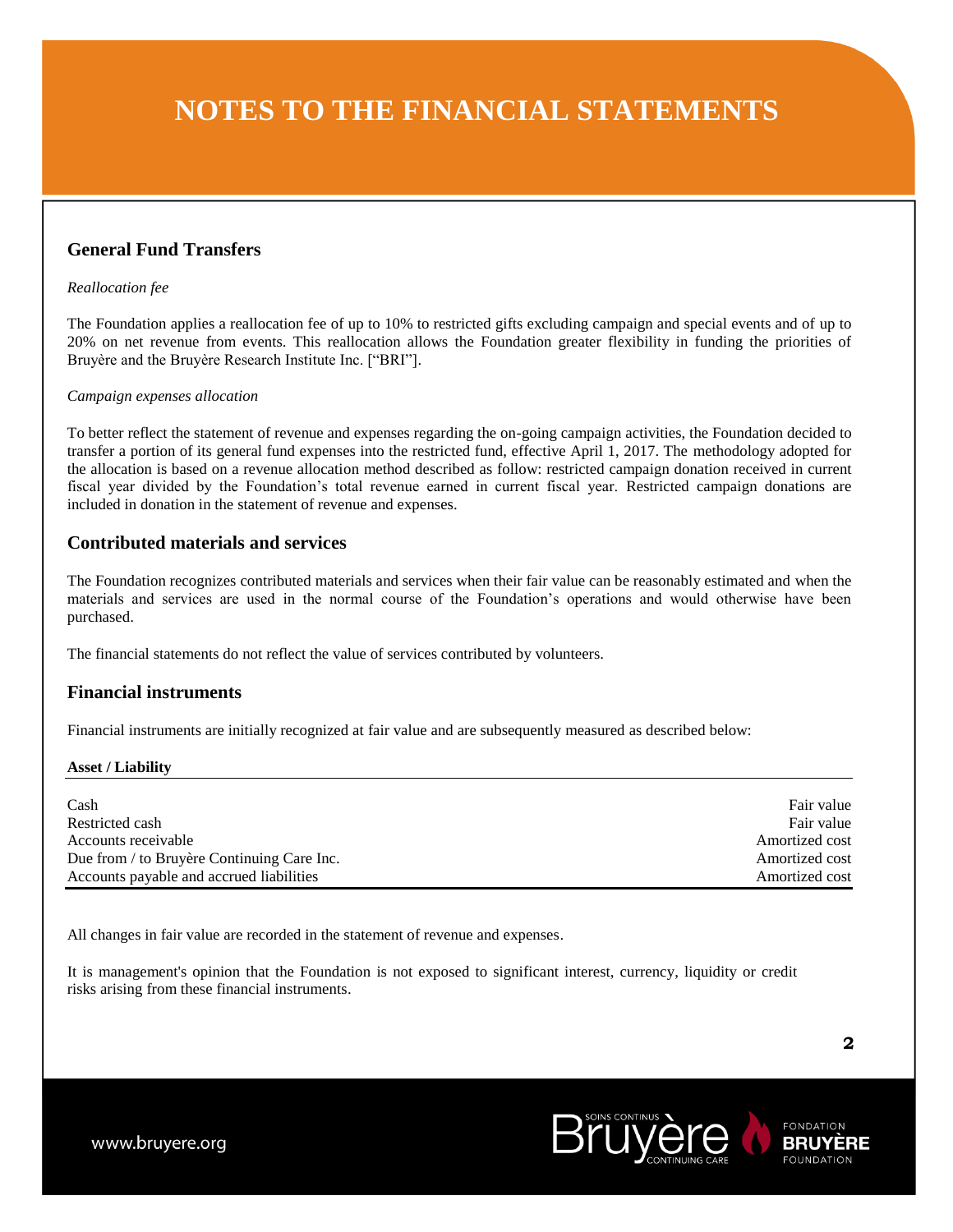# **NOTES TO THE FINANCIAL STATEMENTS**

### **Use of estimates**

The preparation of financial statements in accordance with ASNPO requires management to make estimates and assumptions that affect the reported amounts of assets and liabilities and disclosure of contingent assets and liabilities as at the date of the financial statements and the reported amounts of revenue and expenses during the reporting period. The more significant area requiring the use of estimates relates to recoverability of accounts receivable, the amount of certain accrued liabilities and the valuation of in-kind donations and distributions. Actual results could differ from these estimates.

### **3. RELATED PARTY TRANSACTIONS**

The Foundation proactively raises funds in support of the financial goals of Bruyère and the institutions and programs with which it is affiliated or associated. During the year, the Foundation distributed \$879,535 [2017 - \$2,974,632] to Bruyère, \$512,123 [2017 - \$342,999] to BRI and \$350,000 [2017 - \$451,500] to affiliated or associated institutions and programs. The Foundation also contributed distributions-in-kind of \$184,540 [2017 - \$67,840] to Bruyère consisting of medical supplies, life insurance policy and others.

Bruyère provided the Foundation with financial, human resources and information systems services as well as occupation cost for a minimal charge of \$51,000 [2017 - \$50,000], based on cost and ability to pay.

All revenue and expenses of the Foundation are initially respectively received and paid by Bruyère. As at March 31, 2018, \$32,459 is due from Bruyère [2017 - \$36,956 was due to Bruyère].

These transactions are in the normal course of operations and are measured at the exchange amount, which is the amount of consideration established by the related entities.

#### **4. GOVERNMENT REMITTANCES**

As at March 31, 2018, \$9,694 of government remittances is included in the due from Bruyère [2017 - \$11,293 netted in the due to Bruyère].